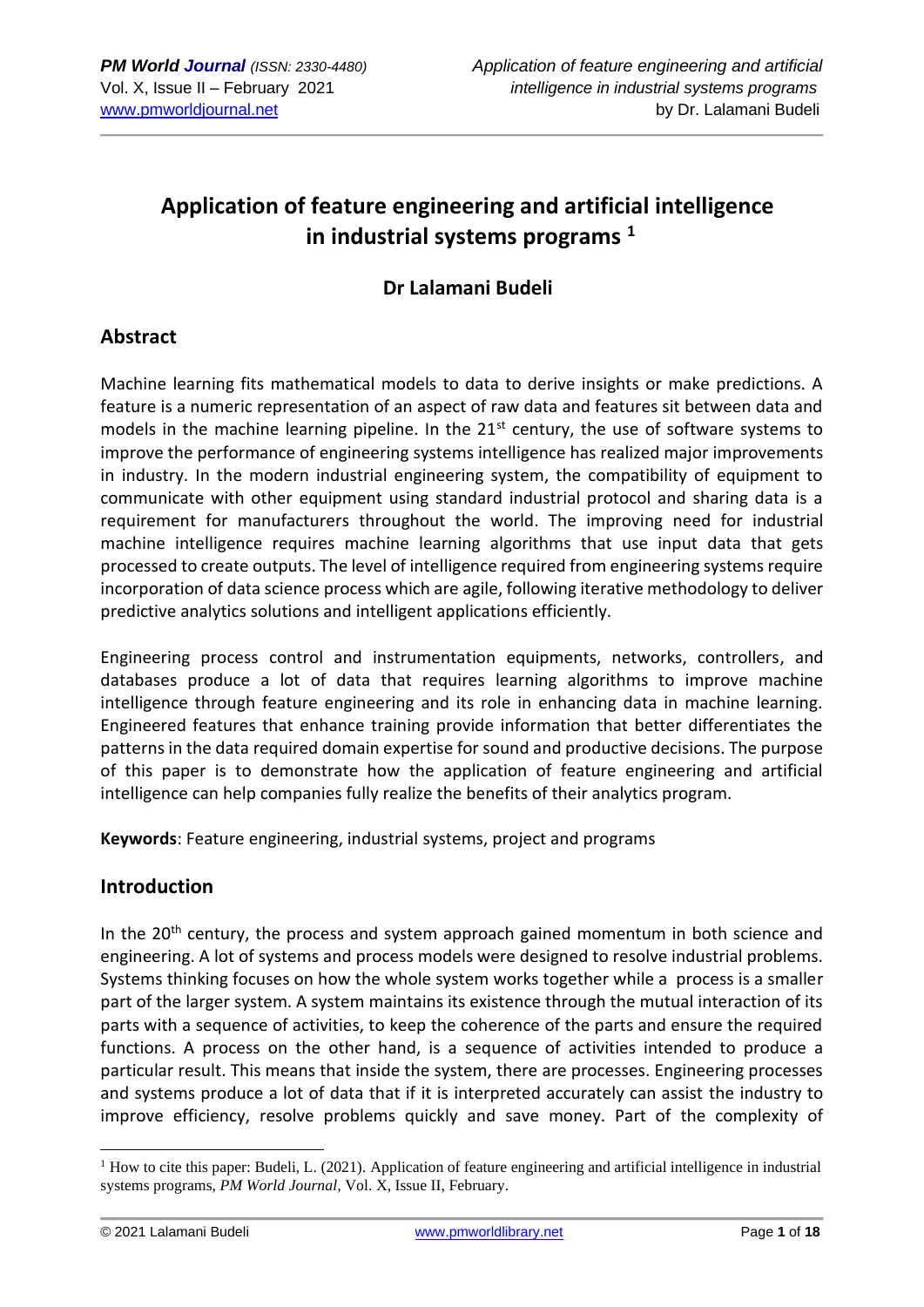engineered systems research derives from integrating factors that represent their use in products or services factoring in their impacts on manufacturing efficiency, the environment, society, or the human body, as appropriate to the system chosen. Therefore, consideration of the complex interactions and effects of the system's operation is factored into the development, integration, and ongoing management of the components. Engineering process and systems produce a lot of data and the figure below indicates the path between data and answers.



**Figure 1 Path Between Data and Answers (Zheng & Casari ,2018:4)**

As an emergent technological advancement, machine learning algorithms use some input data to produce results. In most systems, the data available might not be enough for designing a good machine learning model which requires feature engineering. Electrical and computer engineers work at the forefront of technological innovation, contributing to the design, development, testing, and manufacturing processes for new generations of devices and equipment. The process of creating new features from raw data is important to increase the predictive power of the learning algorithm. Engineered features should capture additional information that is not easily apparent in the original feature set. The process of selecting the key subset of features to reduce the dimensionality of the training problem.

## **The research addressed three hypotheses**

- H1: Feature engineering techniques are a compulsory concept for machine learning algorithms in engineering projects and programs.
- H2: Featuring engineering will make things easy for artificial intelligence solutions in engineering, construction, and logistics.

# **Research method**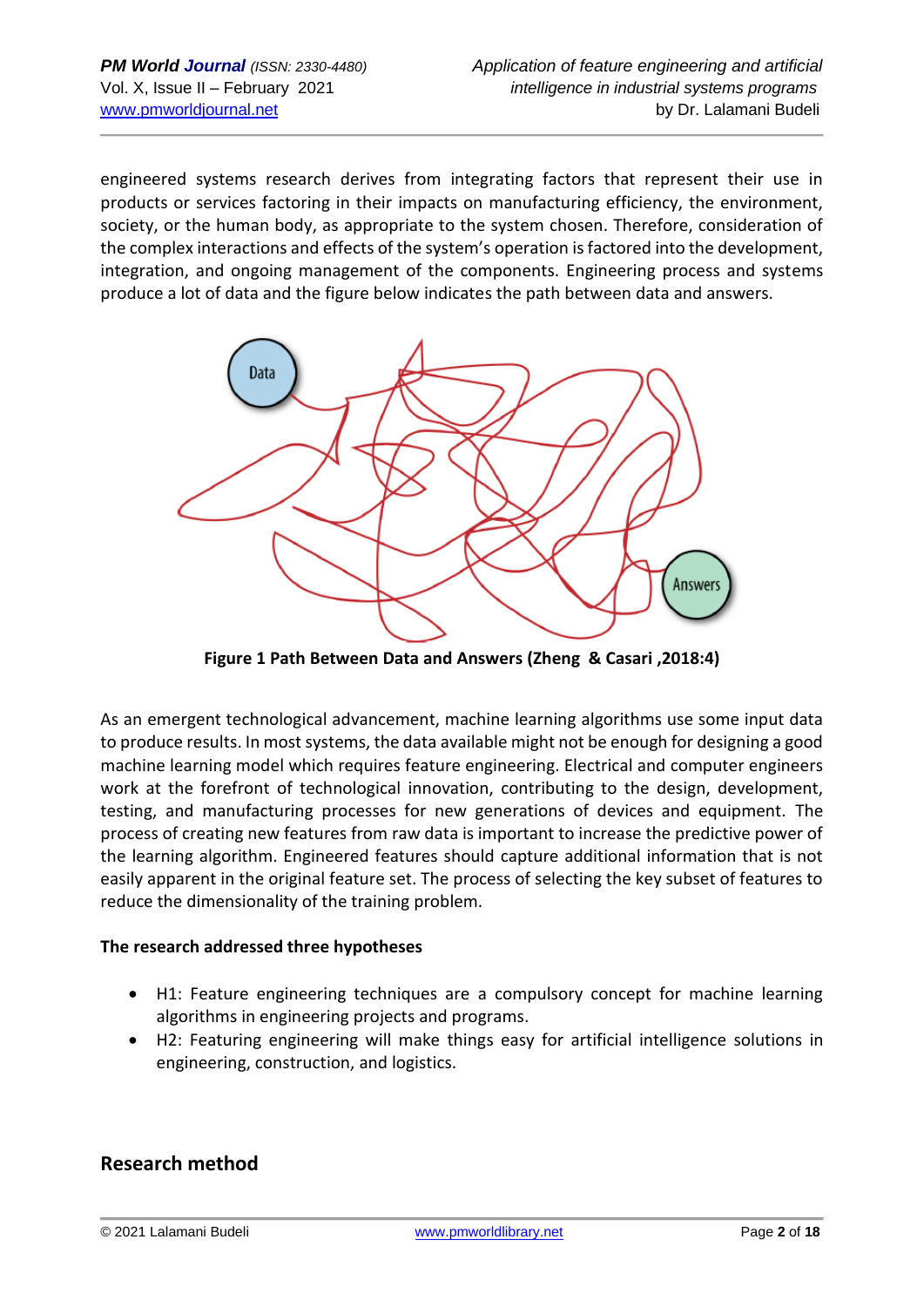According to Kumar, Boehm and Yang (2017:1722), research in systems engineering has to build on available scientific methods, both technical and social science. The elementary research methods are based on systems engineering research and how the logical order of steps to define a research project in systems engineering can be implemented. The starting point is a need for improvement in the field, triggered by an industrial problem. Researchers reformulate the problem into an industrial goal. The figure below indicates the research method.



**Figure 2 Industrial problem to validated research-Empirical research method (Muller , 2013:1094)**

The figure below is a context diagram of the research and many entities that are relevant for the research. To study how effective a concept selection technique is, we have to observe and describe the people using them, the process in which the concept selection is applied, the stakeholders and their concerns and objectives, the artifacts used, and the concepts themselves.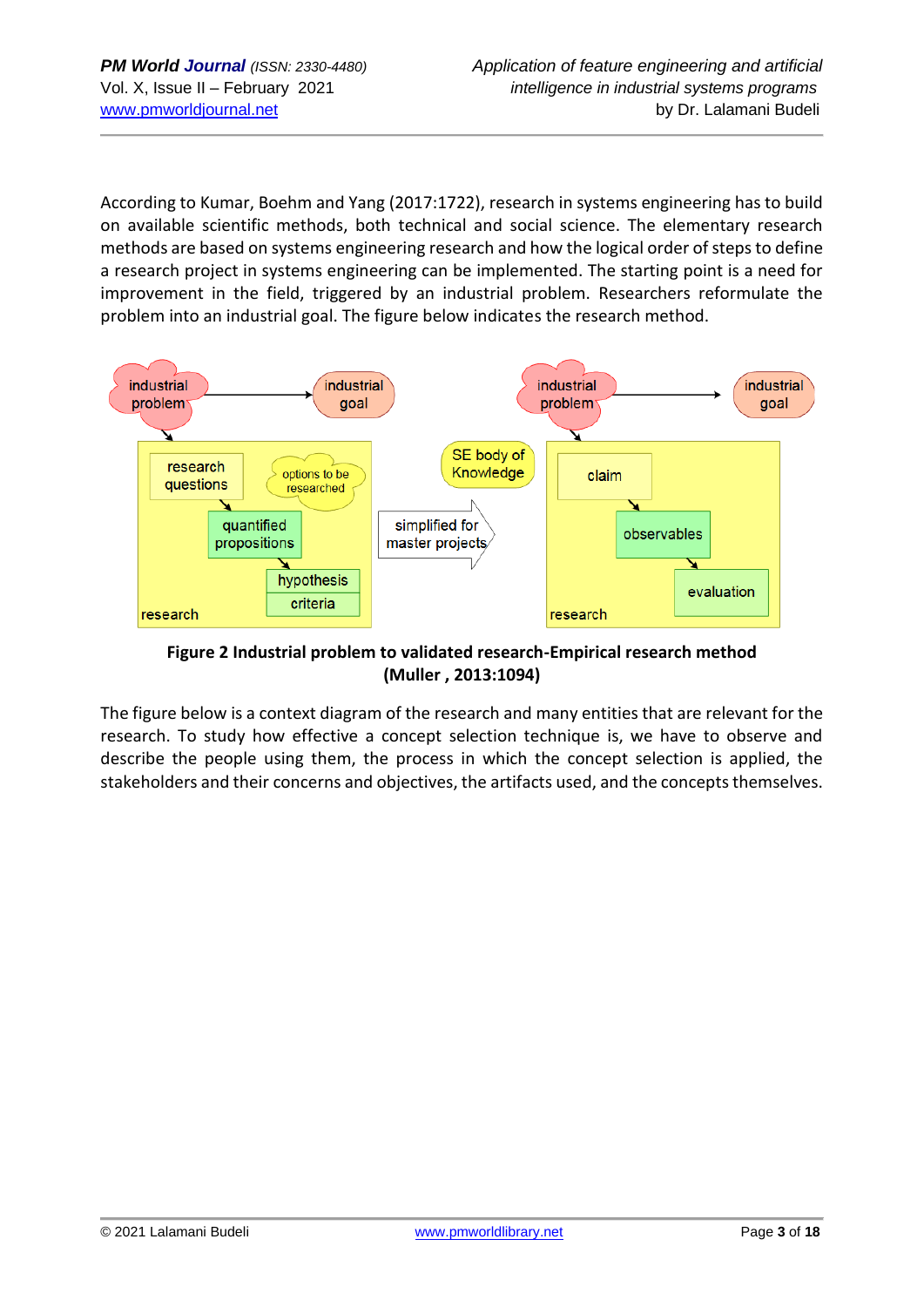

**(Muller , 2013:1093)**

# **Background of the study**

Machine learning and electrical engineering professionals leverage artificial intelligence (AI) to build and optimize systems and provide AI technology with new data inputs for interpretation. Engineers build systems of connected sensors and cameras that ensure that an autonomous vehicle's AI sees the environment. They also ensure that the information is communicated from these onboard sensors at lightning speed, as any delay in processing could result in a severe accident. Below are feature engineering techniques in machine learning.

# **Feature engineering**

According to Nargesian, Samulowitz, Khurana, Khalil and Turaga (2017:2532), the best way to achieve expertise in feature engineering is practicing different techniques on various datasets and observing their effect on model performances. The following are tools and techniques:

**Imputation** - According to Zheng and Casari (2018:11), the two types of imputation are numerical and categorical. Fan, Sun, Zhao, Song and Wang (2019:36) said that numerical imputation provides some machine learning platforms automatically drop the rows which include missing values in the model training phase and it decreases the model performance because of the reduced training size. On the other hand, most of the algorithms do not accept datasets with missing values and gives an error. Missing values are one of the most common problems you can encounter when you try to prepare your data for machine learning. Nargesian, Samulowitz, Khurana, Khalil and Turaga (2017:2532) said that the reason for the missing values might be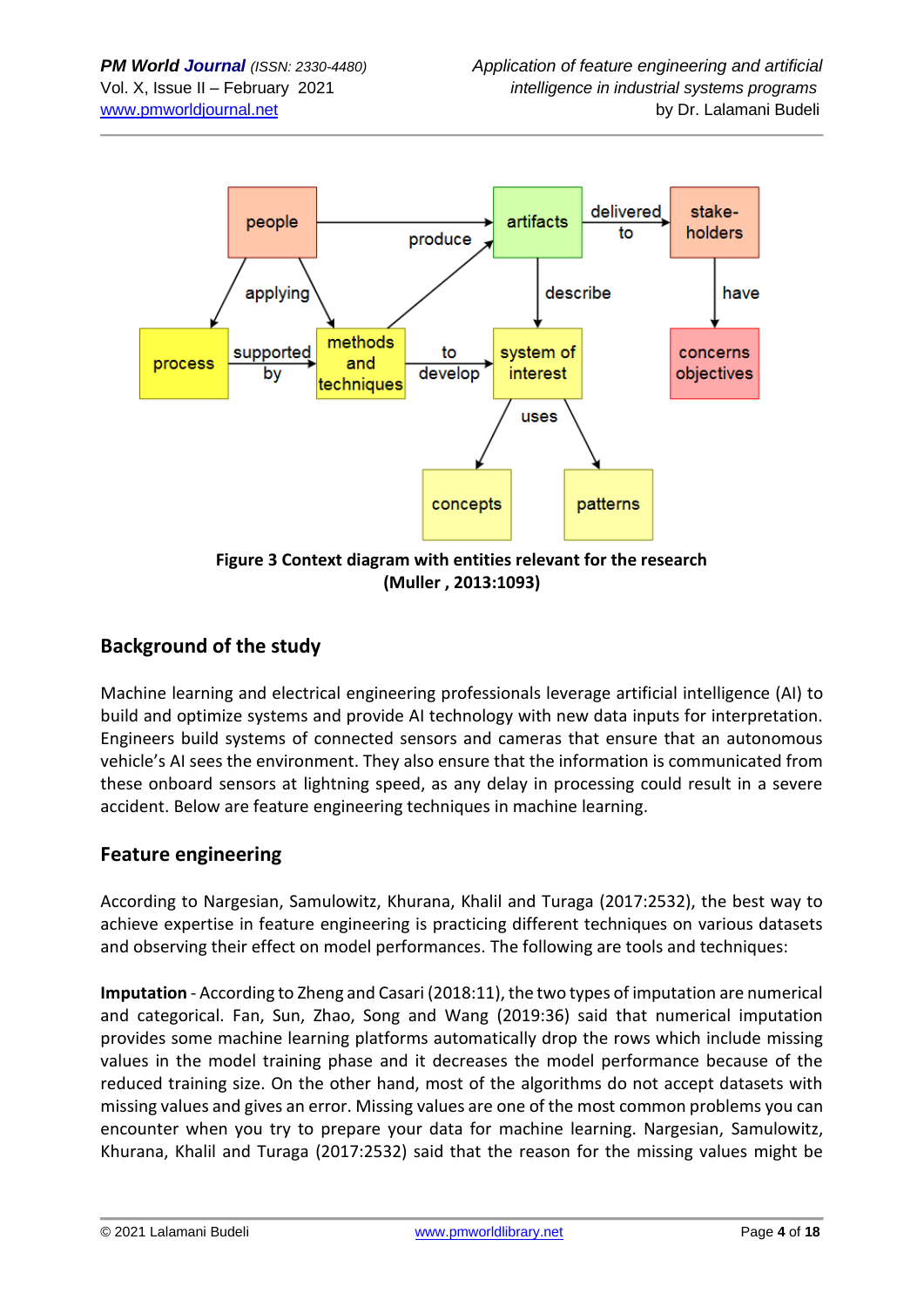human errors, interruptions in the data flow, privacy concerns, and so on. Whatever is the reason, missing values affect the performance of the machine learning models.

**Handling Outliers** - Banerjee, Chattopadhyay, Pal and Garain (2018:27) said that before mentioning how outliers can be handled, I want to state that the best way to detect the outliers is to demonstrate the data visually. All other statistical methodologies are open to making mistakes, whereas visualizing the outliers gives a chance to decide with high precision. According to Tymoshenko, Bonadiman and Moschitti (2016:1271), Statistical methodologies are less precise, but on the other hand, they have a superiority, they are fast. There are two different ways of handling outliers. These will detect them using standard deviation, and percentiles.

Outlier Detection with Standard Deviation - If a value has a distance to the average higher than x \* standard deviation, it can be assumed as an outlier.

Outlier Detection with Percentiles - Another mathematical method to detect outliers is to use percentiles. You can assume a certain percentage of the value from the top or the bottom as an outlier.

According to Zhou and Li (2020:58), data in computing is information that has been translated into a form that is efficient for movement or processing, which are also observations of realworld phenomena. For example, the energy industrial process produces a lot of data that when interpreted becomes useful information. Mathematical modeling in particular statistical modelling are used to understand the world through cleaning and transforming data through features which are numeric representation of raw data.



**Figure 4 The place of feature engineering in the machine learning workflow (Zheng & Casari , 2018:4)**

**Binning** - RM, Maddikunta, Parimala, Koppu, Reddy, Chowdhary and Alazab (2020:16) indicated that the trade-off between performance and overfitting is the key point of the binning process. In my opinion, for numerical columns, except for some obvious overfitting cases, binning might be redundant for some kind of algorithms, due to its effect on model performance. Zhou and Li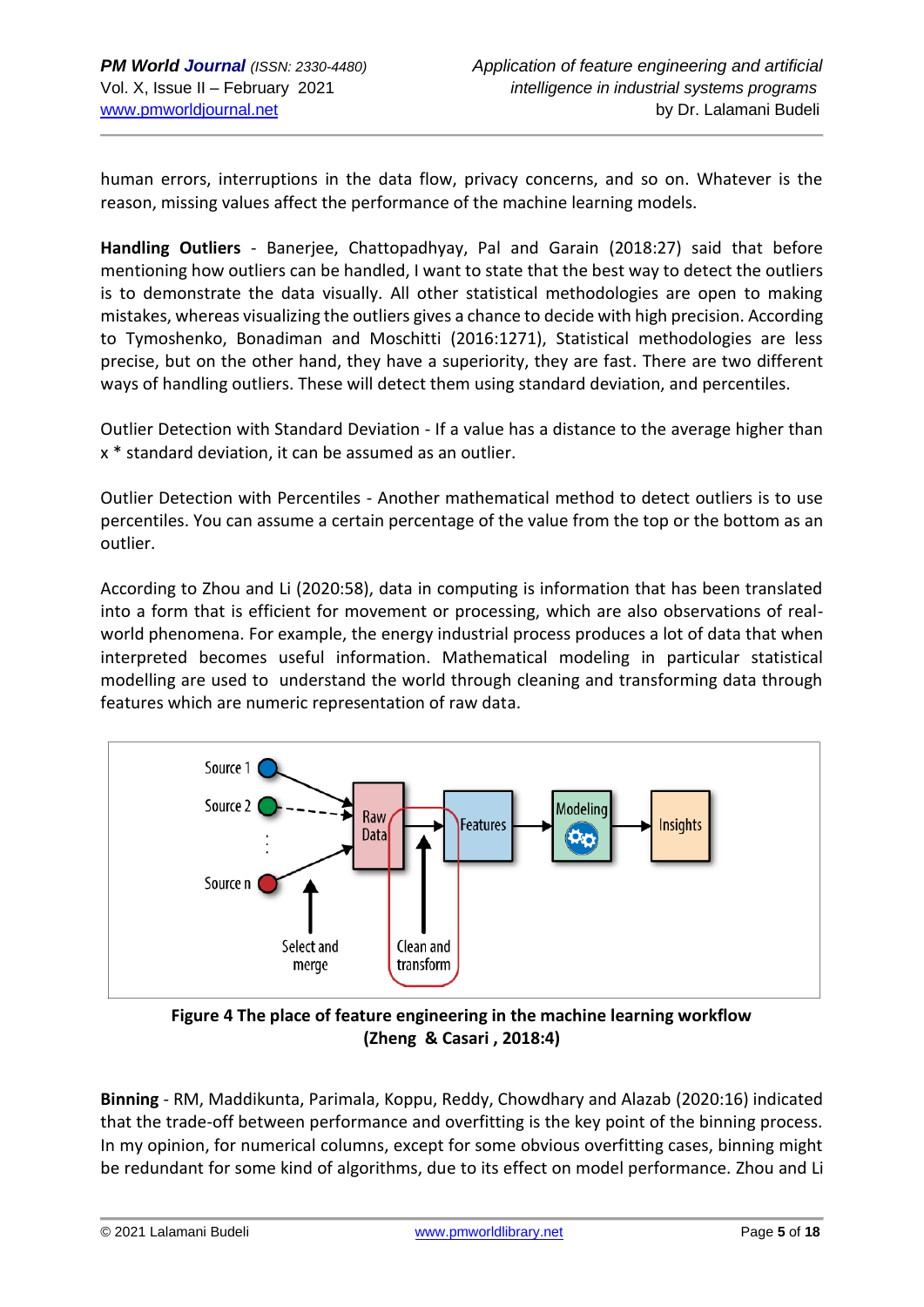(2020:58) said that the main motivation of binning is to make the model more robust and prevent overfitting, however, it has a cost to the performance. Every time you bin something, you sacrifice information and make your data more regularized

**Log Transform** - Su, Tao, Zhang, Cheng, Ma and Wang (2020:871) directed that the Logarithm transformation (or log transform) is one of the most commonly used mathematical transformations in feature engineering. Mohamad, Ahmad, Jawawi and Hashim (2020:885) said that the benefits of log transform is that it helps to handle skewed data and after transformation, the distribution becomes more approximate to normal.

**One-hot encoding -** Lepadat (2019:24) assumed that one-hot encoding is one of the most common encoding methods in machine learning. This method spreads the values in a column to multiple flag columns and assigns 0 or 1 to them. These binary values express the relationship between grouped and encoded column.



# **Data Science Lifecycle**

**Figure 5 Data science life cycle**

According to Koitka and Friedrich (2016:335), artificial intelligence (AI) is an area of computer science that emphasizes the creation of intelligent machines that work and react like humans. Gao, Liu, Shen and Li (2020:22) defined Artificial Intelligence as the development of computer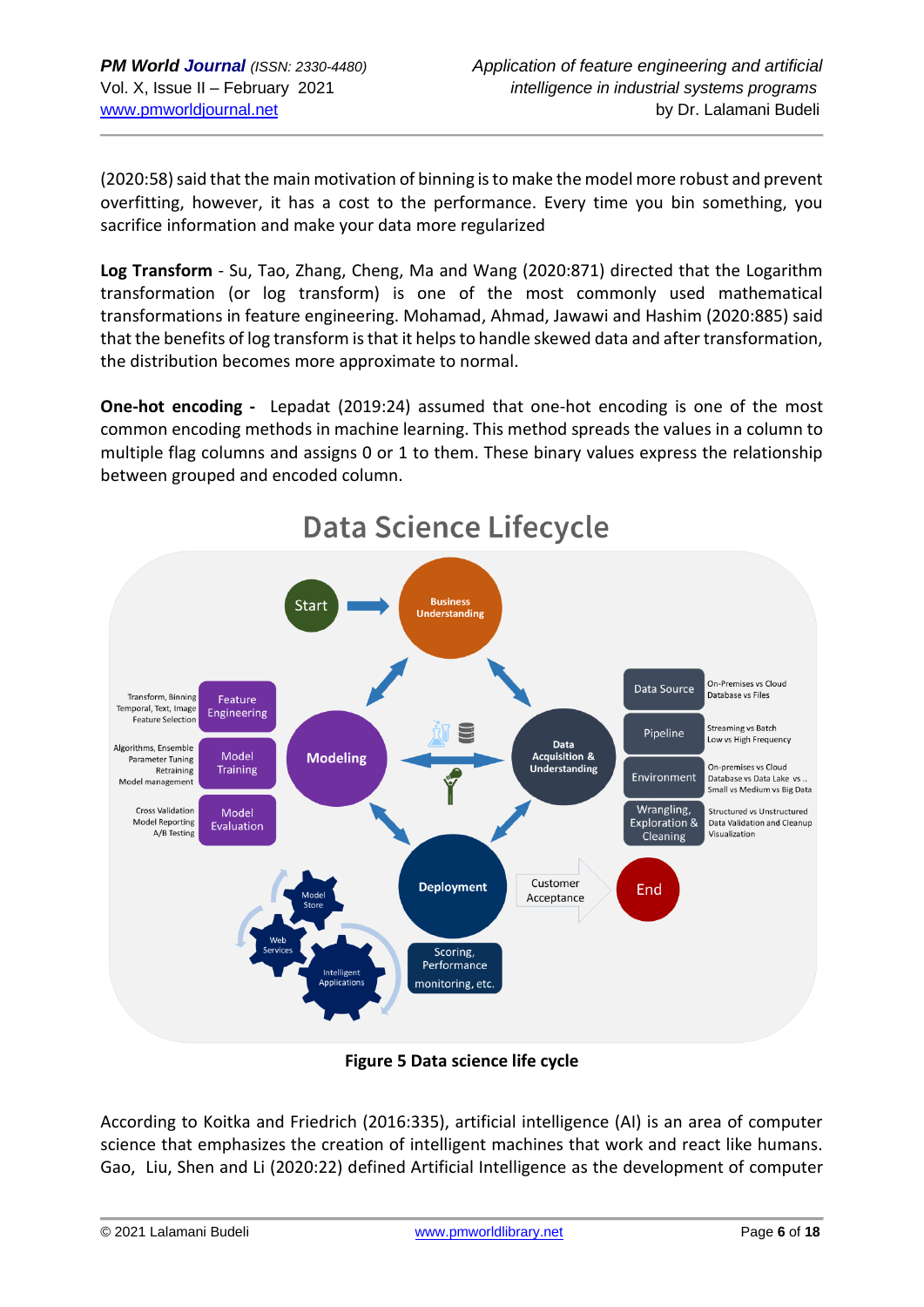systems that can perform tasks that would require human intelligence. Zhou and Li (2020:58) assumed that the growth in computer architecture is so fundamental that it is dramatically reshaping relationships among people and organizations providing a foundation for understanding and learning of intelligent behavior in living and engineered systems.

# **Data collection and analysis**

Researchers observe or measure and create artifacts as part of their research process. One of the challenges is to collect data in such a way that researchers can use it for analysis. There is a spectrum of possibilities on how the researcher can collect data, can extract data from other people, and what artifacts the researcher can produce. In the industrial process, most data can be collected through information systems components which include hardware, software, database, network, people and these five components integrated to perform (i.e. Input, processing, output, Feedback). Software consist of various programs and procedures whereas hardware consists of I/O devices, operating system and the other media devices. Database consists of data organized in a structured way. Network consist of hubs, communication media, and network devices.



During the input, feeding instructions are fed to the computer and during the processing stage worked upon by software programs and other queries. While in the output phase data is represented in a structured form of documents and the same in the reports.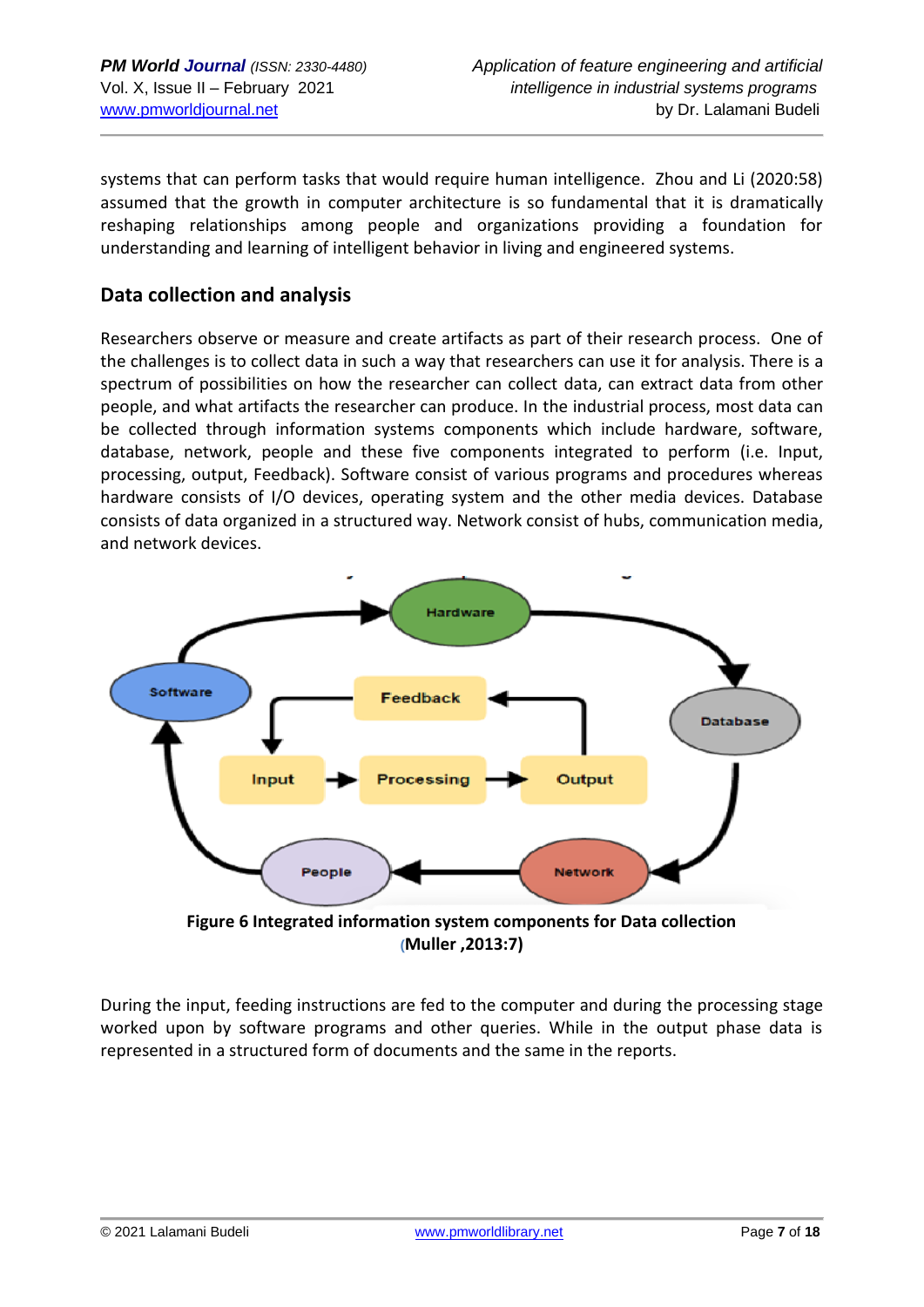

**during the machine learning process**

# **Develop data features**

Feature engineering is the process of transforming raw data into features that better represent the underlying problem to the predictive models, resulting in improved model accuracy on unseen data. It is the process of creating features also called attributes that don't already exist in the dataset. This means that if the dataset already contains enough useful features, you don't necessarily need to engineer additional features. A useful feature is a feature that the machine learning model can learn from to more accurately predict the value of the target variable. The following steps are followed to develop features

## **Step 1: Feature Importance**

Feature importance refers to a class of techniques for assigning scores to input features to a predictive model that indicates the relative importance of each feature when making a prediction. Its scores can be calculated for problems that involve predicting a numerical value, called regression, and those problems that involve predicting a class label, called classification. Feature importance scores will provide:

- Insight into the dataset
- Insight into the model.
- Improve a predictive model

## **Step 2: Preparation**

Confirming the environment and preparing some test datasets is important to be used as the basis for demonstrating and exploring feature importance scores. Each test problem has five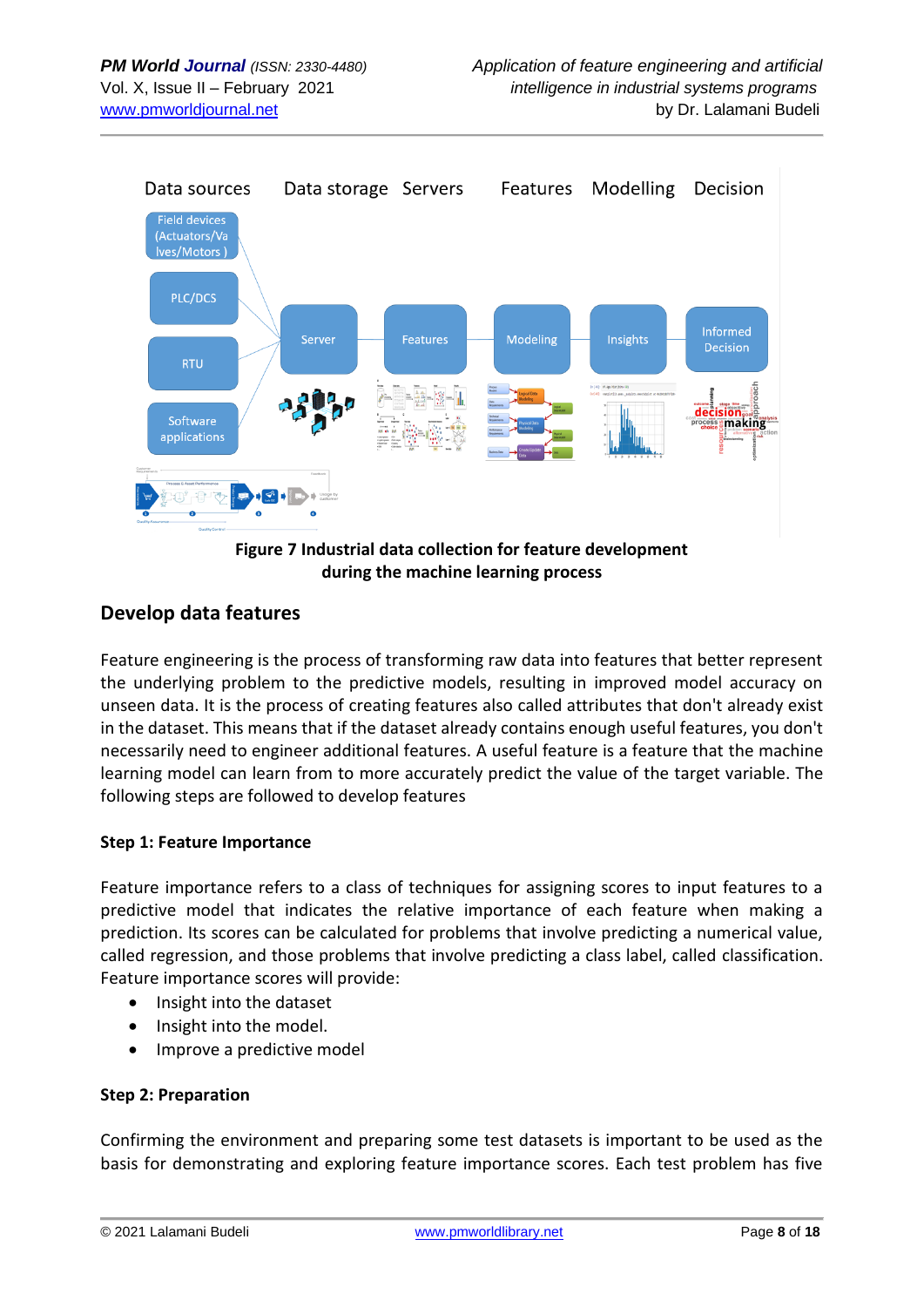important and five unimportant features, and it may be interesting to see which methods are consistent at finding or differentiating the features based on their importance or statistical limits.

#### **Step 3: Coefficients as Feature Importance**

Linear machine learning algorithms fit a model where the prediction is the weighted sum of the input values. Examples include linear regression, logistic regression, and extensions that add regularization.



**Figure 8 Example of linear regression coefficients for feature importance**

This is a classification problem with classes 0 and 1. Notice that the coefficients are both positive and negative. The positive scores indicate a feature that predicts class 1, whereas the negative scores indicate a feature that predicts class 0.

|  | 1 Feature: 0, Score: 0.16320  |
|--|-------------------------------|
|  | 2 Feature: 1, Score: -0.64301 |
|  | 3 Feature: 2, Score: 0.48497  |
|  | 4 Feature: 3, Score: -0.46190 |
|  | 5 Feature: 4, Score: 0.18432  |
|  | 6 Feature: 5, Score: -0.11978 |
|  | 7 Feature: 6, Score: -0.40602 |
|  | 8 Feature: 7, Score: 0.03772  |
|  | 9 Feature: 8, Score: -0.51785 |
|  | 10 Feature: 9, Score: 0.26540 |
|  |                               |

#### **Figure 9 Important and unimportant features**

A bar chart is then created for the feature importance scores.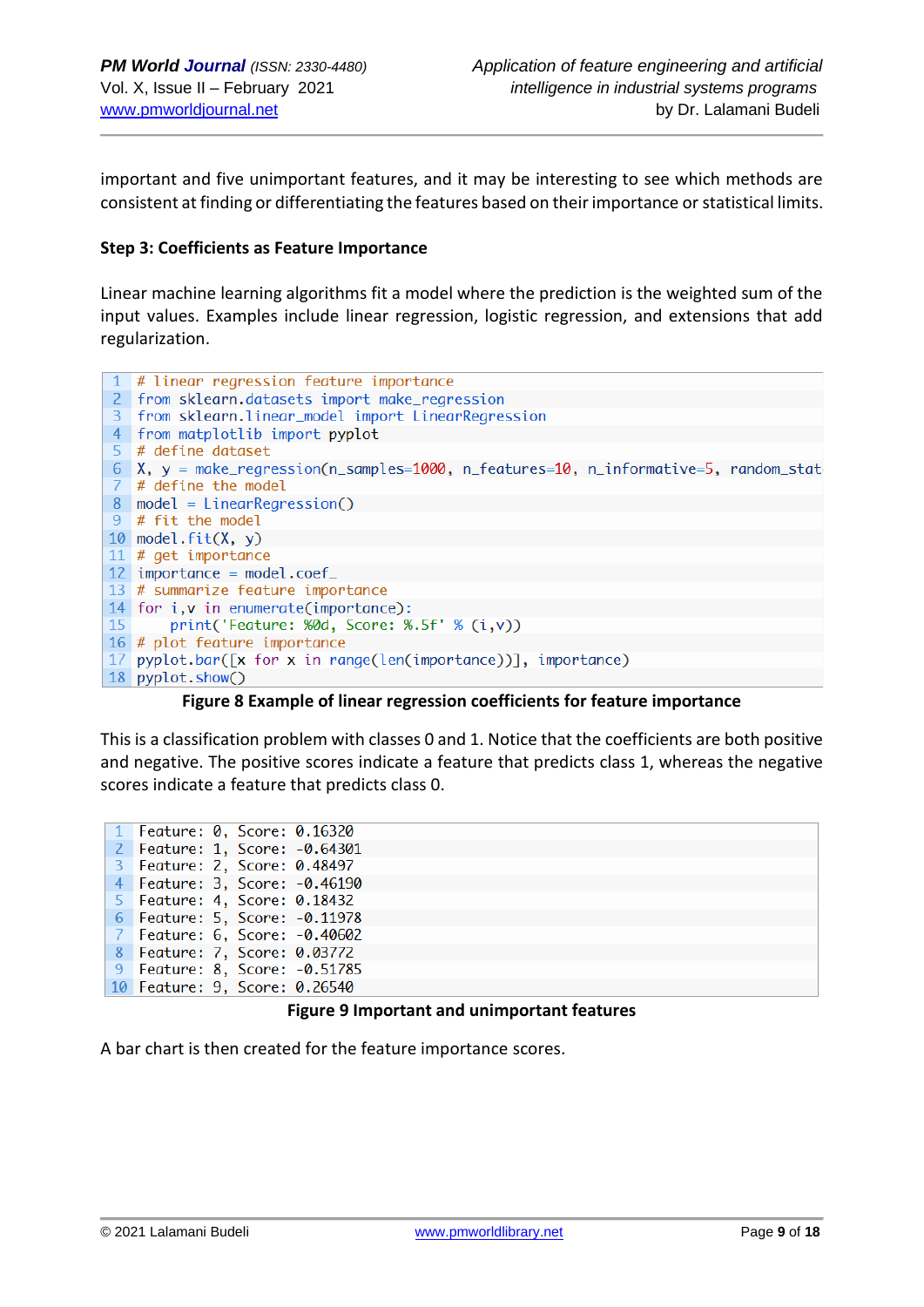



## **Step 4: Decision Tree Feature Importance**

Decision tree algorithms like classification and regression trees (CART) offer importance scores based on the reduction in the criterion used to select split points. This same approach can be used for ensembles of decision trees, such as the random forest and stochastic gradient boosting algorithms. The results suggest perhaps four of the 10 features as being important to prediction.



## **Step 5: Permutation Feature Importance**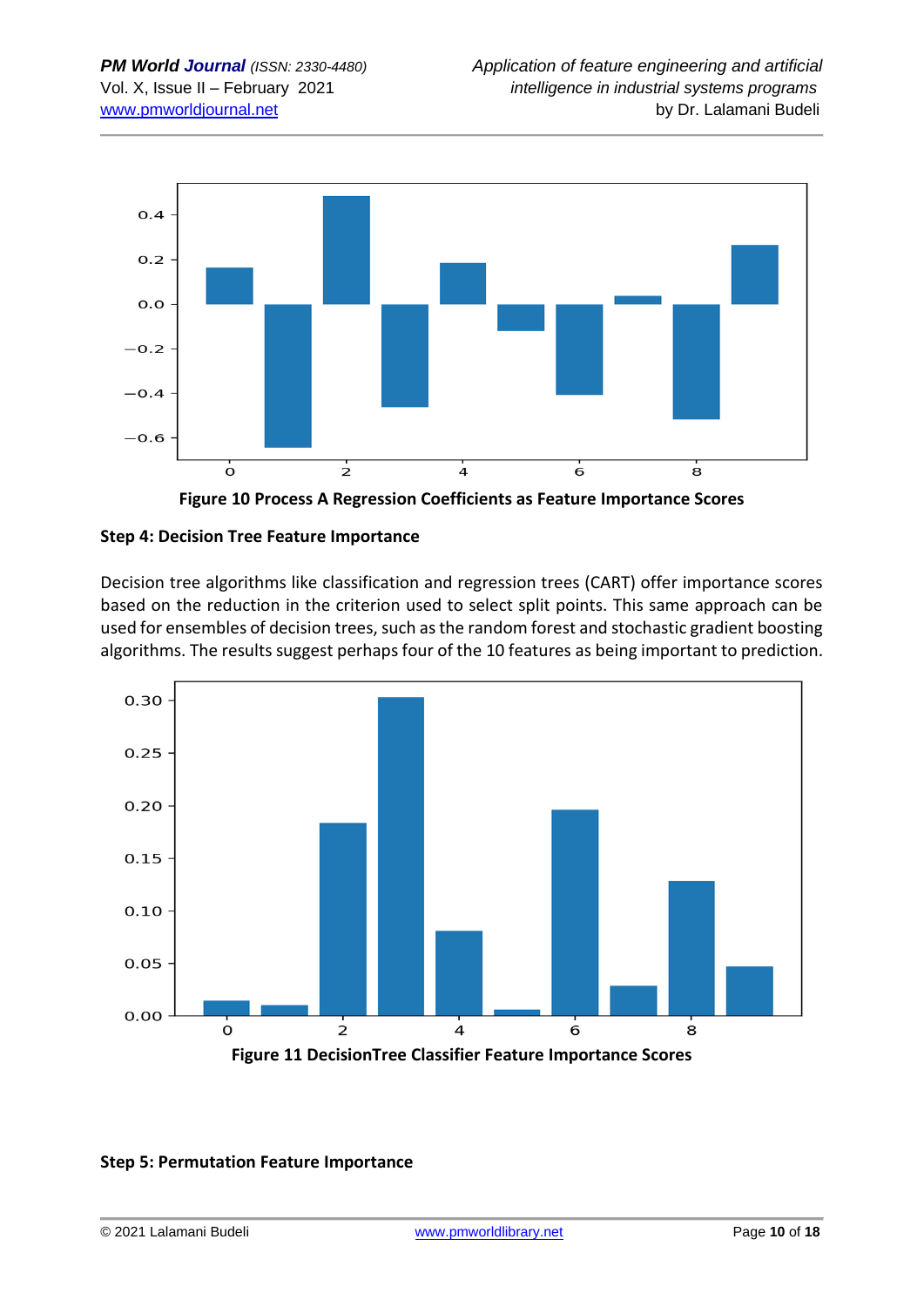Permutation feature importance is a technique for calculating relative importance scores that is independent of the model used. First, a model is fit on the dataset, such as a model that does not support native feature importance scores. Then the model is used to make predictions on a dataset, although the values of a feature (column) in the dataset are scrambled. This is repeated for each feature in the dataset. Then this whole process is repeated 3, 5, 10, or more times. The result is a mean importance score for each input feature

## **Step 6: Feature Selection with Importance**

Feature importance scores can be used to help interpret the data, but they can also be used directly to help rank and select features that are most useful to a predictive model. First, we can split the training dataset into train and test sets and train a model on the training dataset, make predictions on the test set and evaluate the result using classification accuracy. We will use a logistic regression model as the predictive model. This provides a baseline for comparison when we remove some features using feature importance scores.

Following these steps, it can be seen that the model achieves the same performance on the dataset, although with half the number of input features. As expected, the feature importance scores calculated by random forest allowed us to accurately rank the input features and delete those that were not relevant to the target variable.

# **Application of AI**

Artificial intelligence use in the engineering sector utilize both software and hardware components. As machines become more sophisticated, they can support smart production lines and complex manufacturing tasks. They will also be able to design and improve tasks over time with little or no human intervention through machine learning. Below are some possible area in engineering and project management, where AI will be more useful:

## **Prevent cost overruns**

According to McKinsey (2017-2), most megaprojects go over budget despite employing the best project teams. Artificial Neural Networks are used on projects to predict cost overruns based on factors such as project size, contract type, and the competence level of project managers. Zheng and Casari (2018:11) designated that historical data such as planned start and end dates are used by predictive models to envision realistic timelines for future projects. Xia and Lo (2018:348) held al helps staff remotely access real-life training material which helps them enhance their skills and knowledge quickly which will reduce the time taken to onboard new resources onto projects. As a result, project delivery is expedited.

# **AI for Better Design of Buildings Through Generative Design**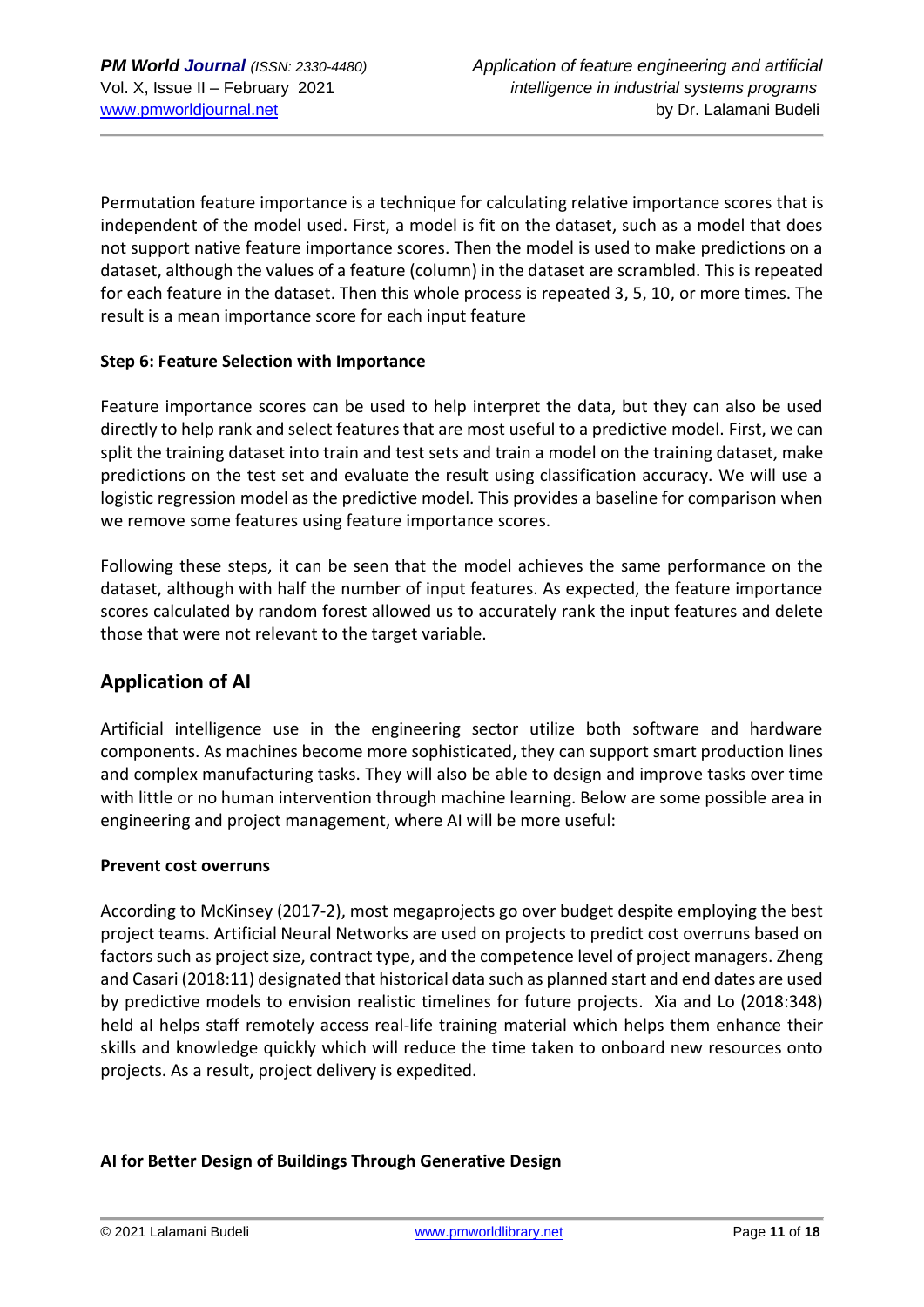Kumar, Boehm and Yang (2017:1721) indicated that, building Information Modeling is a 3D model-based process that gives architecture, engineering and construction professionals insights to efficiently plan, design, construct and manage buildings and infrastructure. Koitka, and Friedrich (2016:335) whispered that to plan and design the construction of a building, the 3D models need to take into consideration the architecture, engineering, mechanical, electrical, and plumbing (MEP) plans and the sequence of activities of the respective teams. Lucas, Portier, Laporte, He-Guelton, Caelen, Granitzer and Calabretto (2020:395) specified that the challenge is to ensure that the different models from the sub-teams do not clash with each other. Kalidindi (2020:131) reviled that the industry is trying to use machine learning in the form of generative design to identify and mitigate clashes between the different models generated by the different teams in the planning and design phase to prevent rework. There is software that uses machine learning algorithms to explore all the variations of a solution and generates design alternatives. Banerjee, Chattopadhyay, Pal and Garain (2018:29) believed that it leverages machine learning to specifically create 3D models of mechanical, electrical, and plumbing systems while simultaneously making sure that the entire routes for MEP systems do not clash with the building architecture while it learns from each iteration to come up with an optimal solution.

# **Risk Mitigation**

Xia and Lo (2018:348) direct that every construction project has some risk that comes in many forms such as Quality, Safety, Time, and Cost Risk. Kalidindi (2020:131) supposed that the larger the project, the more risk, as multiple sub-contractors are working on different trades in parallel on job sites. Tymoshenko, Bonadiman and Moschitti (2016:1273) understood that there are AI and machine learning solutions today that general contractors use to monitor and prioritize risk on the job site, so the project team can focus their limited time and resources on the biggest risk factors. Mohamad, Ahmad, Jawawi and Hashim (2020:887) agreed that AI can be used to automatically assign priority to issues. Subcontractors are rated based on a risk score so construction managers can work closely with high-risk teams to mitigate risk.

## **Project Planning**

Lucas, Portier, Laporte, He-Guelton, Caelen, Granitzer and Calabretto (2020:395) indicated that an AI Startup launched in 2018 with the promise that its robots and artificial intelligence hold the key to solving late and over-budget construction projects. The company uses robots to autonomously capture 3D scans of construction sites and then feeds that data into a deep neural network that classifies how far along different sub-projects are. If things seem off track, the management team can step in to deal with small problems before they become major issues. Kalidindi (2020:132) supposed that algorithms of the future will use an AI technique known as "reinforcement learning." This technique allows algorithms to learn based on trial and error. Kumar, Boehm and Yang (2017:1723) thought that it can assess endless combinations and alternatives based on similar projects. It aids in project planning since it optimizes the best path and corrects itself over time.

## **AI Will Make Jobsites More Productive**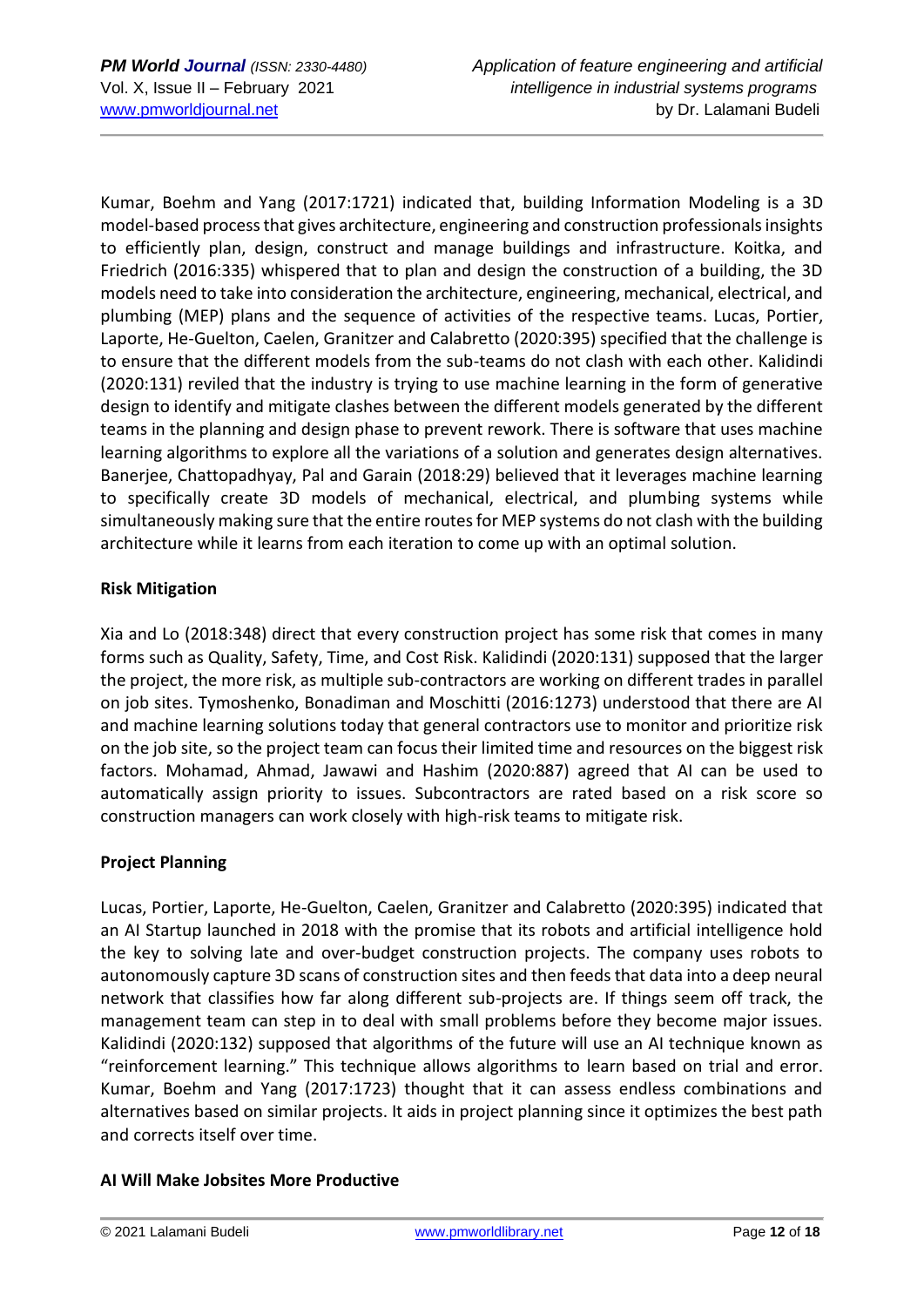Kumar, Boehm and Yang (2017:1718) alleged that there are companies that are starting to offer self-driving construction machinery to perform repetitive tasks more efficiently than their human counterparts, such as pouring concrete, bricklaying, welding, and demolition. Excavation and prep work is being performed by autonomous or semi-autonomous bulldozers, which can prepare a job site with the help of a human programmer to exact specifications. Koitka, and Friedrich (2016:335) agreed that this frees up human workers for the construction work itself and reduces the overall time required to complete the project and project managers can also track job site work in real-time by using facial recognition, onsite cameras, and similar technologies to assess worker productivity and conformance to procedures.

# **AI for Construction Safety**

Nargesian,Samulowitz, Khurana, Khalil and Turaga (2017:2532) said that construction workers are killed on the job five times more often than other laborers. According to OSHA, the leading causes of private sector deaths (excluding highway collisions) in the construction industry were falls, followed by struck by an object, electrocution, and caught-in/between. Zheng and Casari (2018:11) indicated that companies are developing an algorithm that analyzes photos from their job sites, scans them for safety hazards such as workers not wearing protective equipment, and correlates the images with their accident records. Zhou and Li (2020:58) said that companies have the potential to compute risk ratings for projects so safety briefings can be held when an elevated threat is detected.

## **AI Will Address Labor Shortages**

According to Nargesian,Samulowitz, Khurana, Khalil and Turaga (2017:2532) , labor shortage and a desire to boost the industry's low productivity are compelling construction firms to invest in AI and data science. A 2017 McKinsey report says that construction firms could boost productivity by as much as 50 percent through real-time analysis of data. Construction companies are starting to use AI and machine learning to better plan for the distribution of labor and machinery across jobs. Lucas, Portier, Laporte, He-Guelton, Caelen, Granitzer and Calabretto (2020:395) understood that a robot constantly evaluating job progress and the location of workers and equipment enables project managers to tell instantly which job sites have enough workers and equipment to complete the project on schedule, and which might be falling behind where additional labor could be deployed. Lepadat (2019:24) indicated that experts expect construction robots to become more intelligent and autonomous with AI techniques.

## **Off-site Construction**

Construction companies are increasingly relying on off-site factories staffed by autonomous robots that piece together components of a building, which are then pieced together by human workers on-site. Structures like walls can be completed assembly-line style by autonomous machinery more efficiently than their human counterparts, leaving human workers to finish the detail work like Plumbing, HVAC and Electrical systems when the structure is fitted together.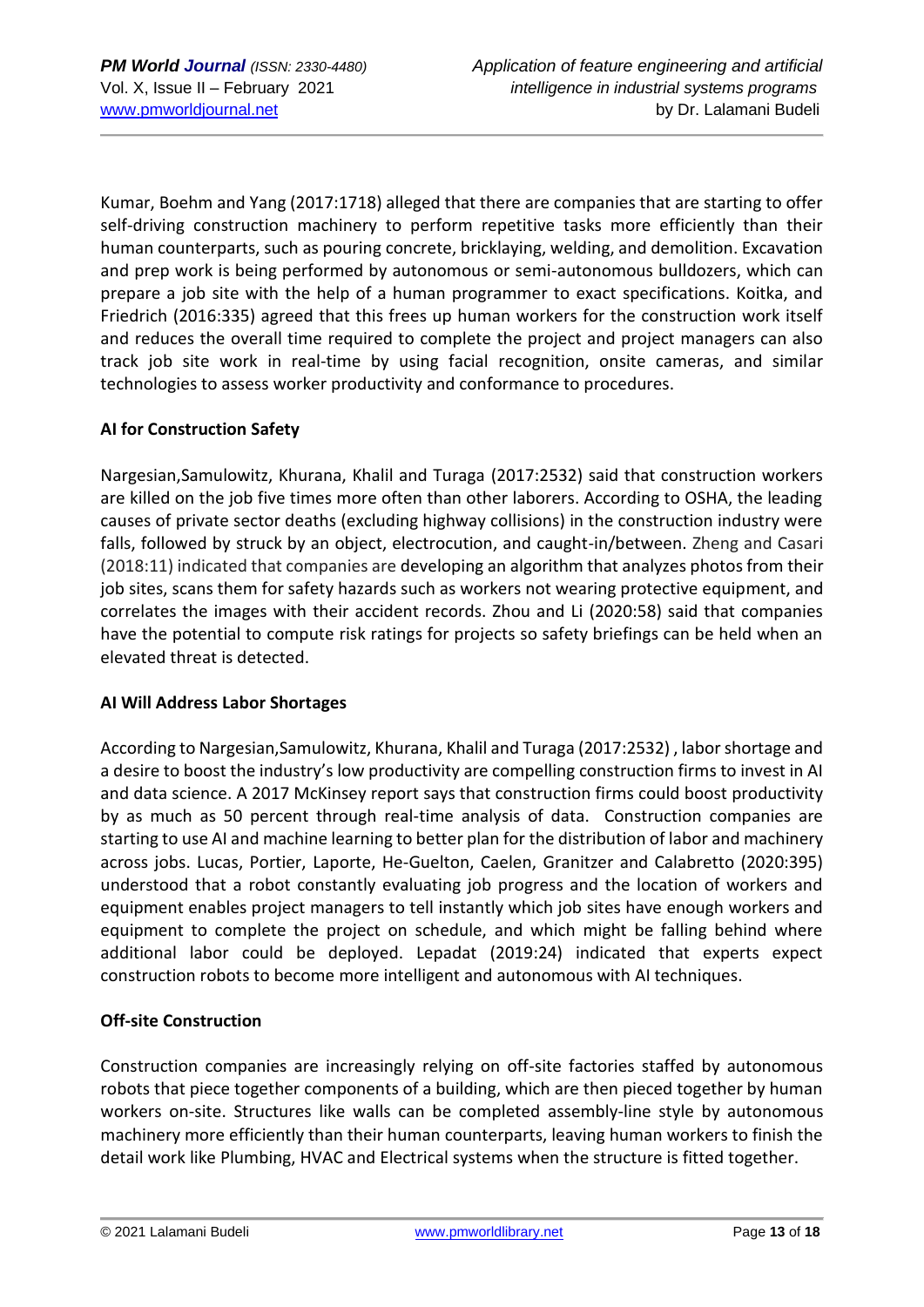## **AI and Big Data in Construction**

Xia and Lo (2018:352) assumed that at a time when a massive amount of data is being created every day, AI Systems are exposed to an endless amount of data to learn from and improve every day. Every job site becomes a potential data source for AI. Data generated from images captured from mobile devices, drone videos, security sensors, building information modeling (BIM), and others have become a pool of information. Su, Tao, Zhang, Cheng, Ma and Wang (2020:871) whispered that this presents an opportunity for construction industry professionals and customers to analyze and benefit from the insights generated from the data with the help of AI and machine learning systems.

## **AI for Post-Construction**

Zhou and Li (2020:59) indicated that building managers can use AI long after the construction of a building is complete. Building information modeling, or BIM, stores information about the structure of the building. AI can be used to monitor developing problems and even offers solutions to prevent problems of the value chain for construction material manufacturers and distributors. The construction industries are on the verge of digitalization, which is disrupting traditional processes and also holds many opportunities in store. Artificial intelligence is expected to increase efficiency throughout the entire value chain from the production of building materials to the design, planning and construction phase itself, and facility management as well. But how do you best benefit from AI in your company? Aside from the opportunities for the use of AI along a construction project's lifecycle, AI can also be an enabler for the next big step in the digitalization of construction material producers and/or distributors. It would increase efficiency along the value chain in functions such as procurement, marketing and sales, manufacturing, logistics, customer service and aftersales of building material producers, merchants as well as building companies.

## **AI for Procurement**

Banerjee, Chattopadhyay, Pal and Garain (2018:28) specified that, in procurement, AI can help companies forecast prices for raw materials (sand, gravel, iron, etc.) and other input factors. To do so, AI will analyze data on both past price development and the development of other factors that influence the price of a raw material, or even identify such relationships autonomously. Koitka, and Friedrich (2016:335) showed that AI can then forecast the price and determine the optimal point in time to buy. This can be connected to data on inventory so that AI can include the stock of certain raw materials in its calculations and perform optimized inventory management. Fan, Sun, Zhao, Song and Wang (2019:37) specified that with AI, it is going to be possible to automate more and more additional steps of the purchase-to-pay process. As described above, AI can identify the need for a product and then order said product. Zhou and Li (2020:58) alleged that AI also helps further optimize logistics concerning routes. Artificial intelligence identifies the best means of transportation and also the best routes based on information on times and dates, addresses, traffic, costs, speed, etc. Also, it improves its recommendations with every delivery executed.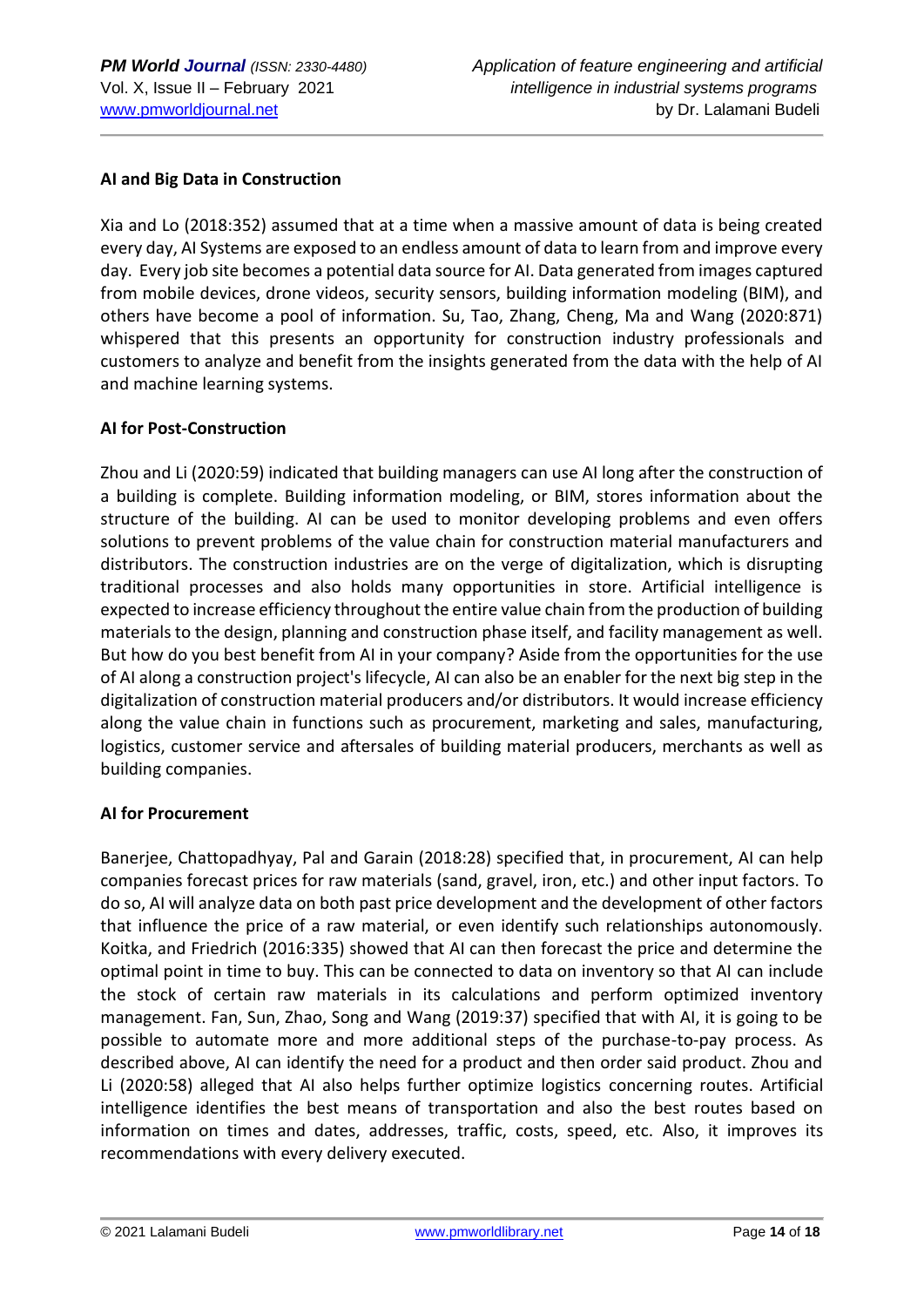# **Findings**

The research findings for each research hypothesis as outlined in the research hypothesis, are analyzed in the following paragraph.

# **Hypothesis 1**

- $H_0$ : Feature engineering techniques are not compulsory concepts for machine learning algorithms in engineering projects and programs.
- $H_1$  Feature engineering techniques are a compulsory concept for machine learning algorithms in engineering projects and programs.

Most machine learning experts ask themselves what is a feature and why we need the engineering of it? All machine learning algorithms use some input data to create outputs. This input data comprise features, which are usually in the form of structured columns. Algorithms require features with some specific characteristics to work properly. The need for feature engineering efforts goals is to prepare the proper input dataset which is compatible with the machine learning algorithm requirements and improving the performance of machine learning models.

**From the above results : Feature engineering techniques are a compulsory concept for machine learning algorithms in engineering projects and programs.**

## **Hypothesis 2**

- $H_0$ : Featuring engineering will not make things easy for artificial intelligence solution in engineering, construction and logistics.
- $H_1$ : Featuring engineering will make things easy for artificial intelligence solutions in engineering, construction and logistics.

Engineering complex systems can be identified by what they do and also by how they may or may not be analyzed. Data is like the crude oil of machine learning because it has to be refined into features (predictor variables) to be useful for training a model. Without relevant features, models cannot be trained accurately, no matter how complex the machine learning algorithm. the process of extracting features from a raw dataset is an important part of the machine learning algorithm and a central part of artificial intelligence (AI) applications.

# **From the above results : Featuring engineering will make things easy for artificial intelligence solutions in engineering, construction and logistics.**

# **Conclusion**

© 2021 Lalamani Budeli [www.pmworldlibrary.net](http://www.pmworldlibrary.net/) Page **15** of **18**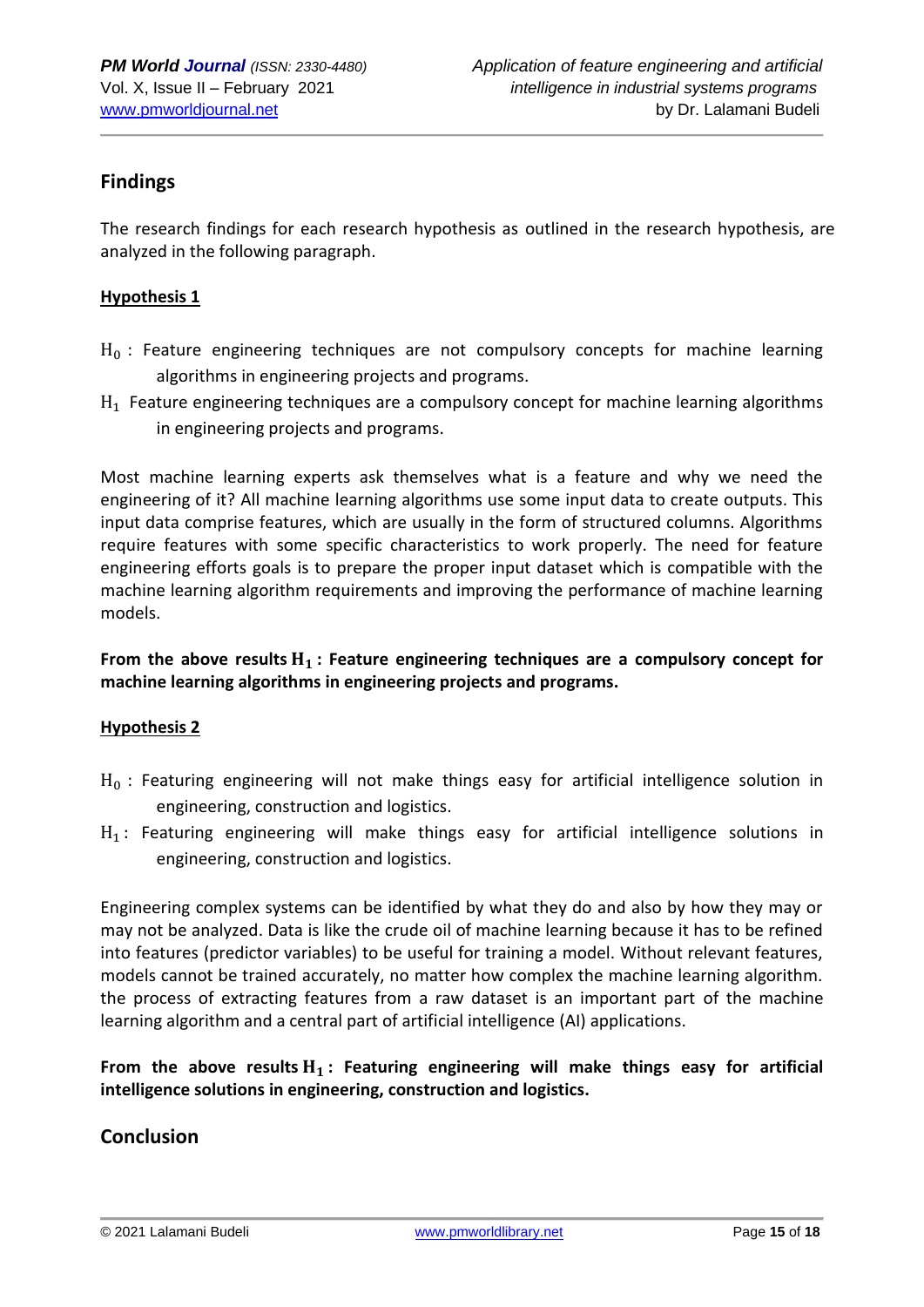According to a survey in Forbes, data scientists spend 80% of their time on data preparation. This is very impressive to show the importance of feature engineering in data science. Some techniques might work better with some algorithms or datasets, while some of them might be beneficial in all cases. The best way to achieve expertise in feature engineering is by practicing different techniques on various datasets and observing their effect on model performances. The features you use influence more than everything else of the result. No algorithm alone can supplement the information gain given by correct feature engineering.

# **References**

Banerjee, S., Chattopadhyay, T., Pal, A. and Garain, U., 2018. Automation of feature engineering for iot analytics. ACM SIGBED Review, 15(2), pp.24-30.

Bența, D., Rusu, L., Jecan, S. and Dines, O., 2016, July. Feature of development for risk management in Pavement Maintenance system. In 2016 IEEE International Conference on Cloud Computing and Big Data Analysis (ICCCBDA) (pp. 413-417). IEEE

Fan, C., Sun, Y., Zhao, Y., Song, M. and Wang, J., 2019. Deep learning-based feature engineering methods for improved building energy prediction. Applied Energy, 240, pp.35-45.

Gao, H., Liu, C., Shen, Q. and Li, J., 2020. Representative Databases for Feature Engineering and Computational Intelligence in ECG Processing. In Feature Engineering and Computational Intelligence in ECG Monitoring (pp. 13-29). Springer, Singapore.

Kalidindi, S.R., 2020. Feature engineering of material structure for AI-based materials knowledge systems. Journal of Applied Physics, 128(4), p.041103.

Koitka, S. and Friedrich, C.M., 2016, September. Traditional Feature Engineering and Deep Learning Approaches at Medical Classification Task of ImageCLEF 2016. In CLEF (Working Notes) (pp. 304-317).

Kumar, A., Boehm, M. and Yang, J., 2017, May. Data management in machine learning: Challenges, techniques, and systems. In Proceedings of the 2017 ACM International Conference on Management of Data (pp. 1717-1722).

Lepadat, M.A., 2019. Rule-based recommender for feature engineering in big data (Doctoral dissertation, Wien).

Lucas, Y., Portier, P.E., Laporte, L., He-Guelton, L., Caelen, O., Granitzer, M. and Calabretto, S., 2020. Towards automated feature engineering for credit card fraud detection using multiperspective HMMs. Future Generation Computer Systems, 102, pp.393-402.

Mohamad, N., Ahmad, N.B., Jawawi, D.N.A. and Hashim, S.Z.M., 2020, July. Feature Engineering for Predicting MOOC Performance. In IOP Conference Series: Materials Science and Engineering (Vol. 884, No. 1, p. 012070). IOP Publishing.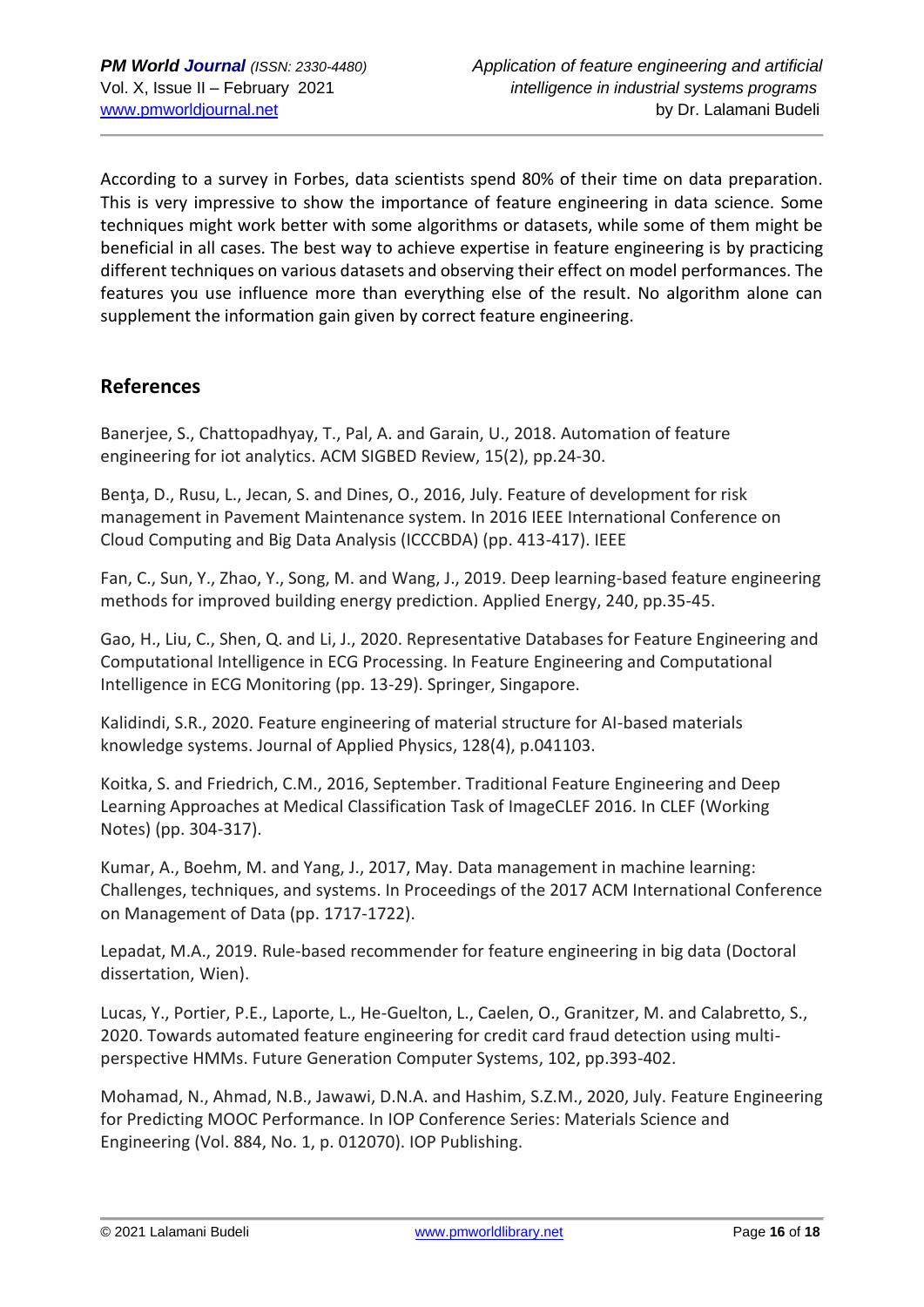Muller , G , 2013. Systems Engineering Research Methods , conference on system engineering March 19-22

Nargesian, F., Samulowitz, H., Khurana, U., Khalil, E.B. and Turaga, D.S., 2017. August. Learning Feature Engineering for Classification. In IJCAI (pp. 2529-2535).

Su, X., Tao, L., Zhang, T., Cheng, Y., Ma, J. and Wang, C., 2020, September. A data-driven FCE method for UAV condition risk assessment based on feature engineering and variable weight coefficients. In 2020 International Conference on Unmanned Aircraft Systems (ICUAS) (pp. 867- 874). IEEE.

RM, S.P., Maddikunta, P.K.R., Parimala, M., Koppu, S., Reddy, T., Chowdhary, C.L. and Alazab, M., 2020. An effective feature engineering for DNN using hybrid PCA-GWO for intrusion detection in IoMT architecture. Computer Communications.

Tymoshenko, K., Bonadiman, D. and Moschitti, A., 2016, June. Convolutional neural networks vs. convolution kernels: Feature engineering for answer sentence reranking. In Proceedings of the 2016 conference of the North American chapter of the association for computational linguistics: human language technologies (pp. 1268-1278).

Xia, X. and Lo, D., 2018. Feature generation and engineering for software analytics. Feature engineering for machine learning and data analytics, p.335.

Zheng, A. and Casari, A., 2018. Feature engineering for machine learning: principles and techniques for data scientists. " O'Reilly Media, Inc."

Zhou, S. and Li, X., 2020. Feature engineering vs. deep learning for paper section identification: Toward applications in Chinese medical literature. Information Processing & Management, 57(3), p.102206